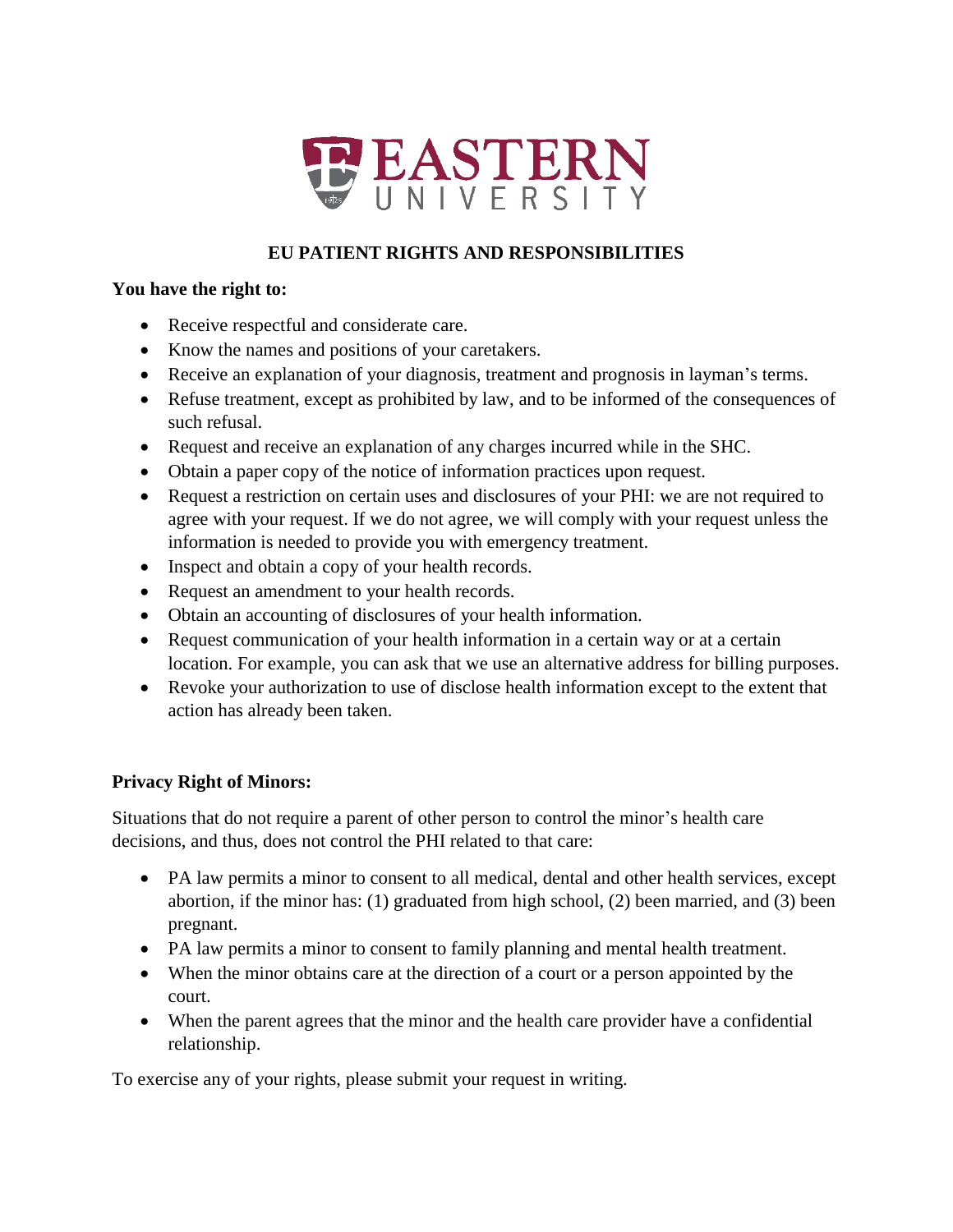#### **Your responsibilities are:**

- To provide accurate personal and health history information necessary to complete your medical records.
- To ask questions pertaining to your understanding of your care, treatment or charges billed to you.
- To know and understand your health insurance plan (especially if you are coming from out of state into PA).

## **Our duties are:**

- Maintain the privacy of your health information.
- Provide you with a notice as to our legal duties and privacy practices with respect to information we collect about you through this notice.
- Abide by the terms of this notice.
- Notify you if we are unable to agree to a requested restriction.
- Accommodate reasonable requests you have to communicate health information by alternative means or at alternative locations.

## **Filing Complaints**

If there is a concern about the process by which Eastern University's SHC allowed access to your health records or has violated your right to privacy you may contact:

Director of the Student Health Center

Eastern University

1300 Eagle Road

St. Davids, PA 19087

U.S Department of Human Services

200 Independence Avenue

Room 509F, HHH Building

Washington, D.C. 20201